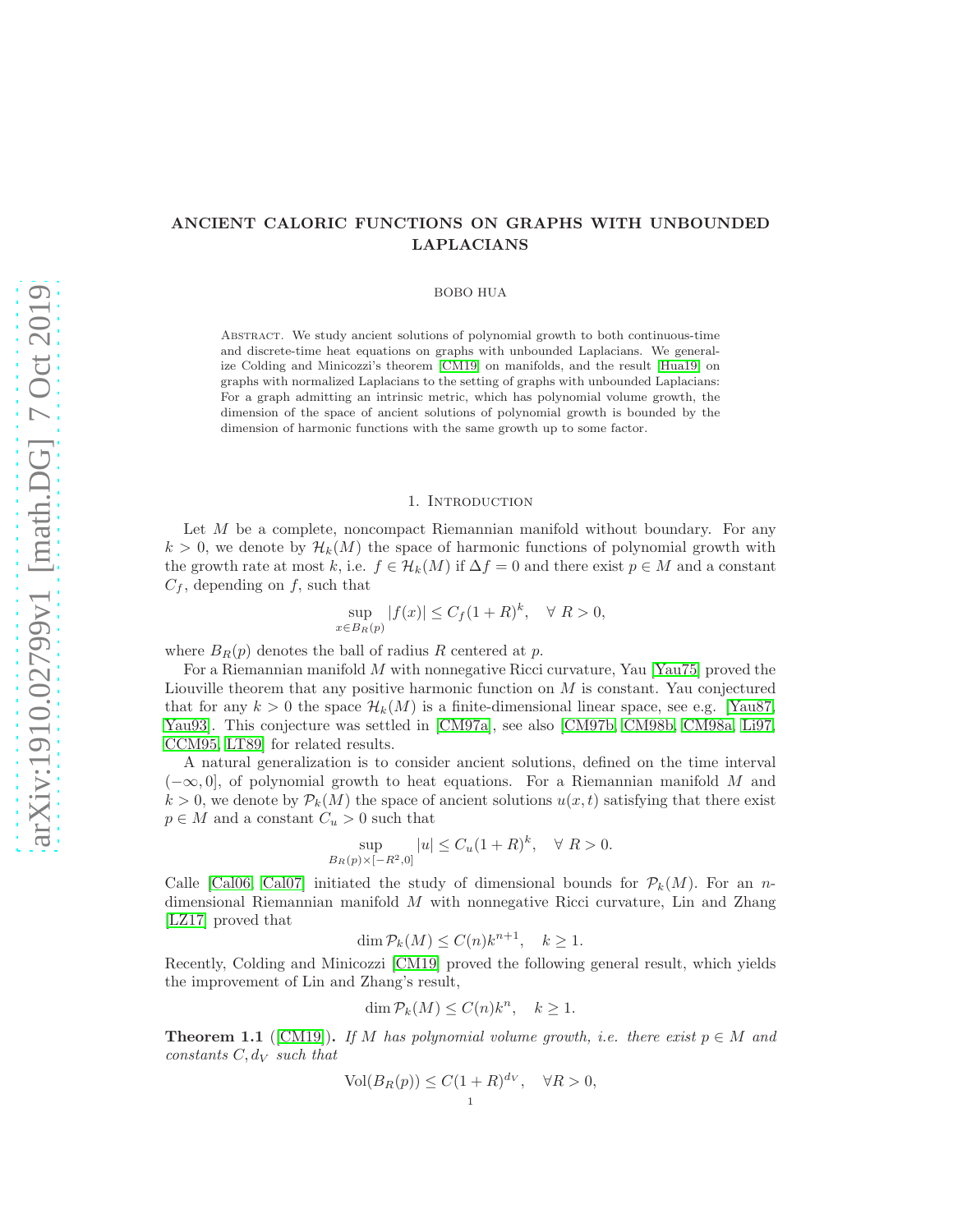where Vol denotes the Riemannian volume, then

$$
\dim \mathcal{P}_{2k}(M) \le (k+1) \dim \mathcal{H}_{2k}(M), \quad \forall k \ge 1.
$$

Harmonic functions of polynomial growth on graphs have been extensively studied by many authors, e.g. [\[Del98,](#page-13-8) [Kle10,](#page-14-7) [ST10,](#page-14-8) [Tao,](#page-14-9) [HJLJ13,](#page-13-9) [HLLY14,](#page-14-10) [BDCKY15,](#page-13-10) [HJL15,](#page-13-11) [HJ15b,](#page-13-12) [HJ15a,](#page-13-13) [MPTY17\]](#page-14-11). For ancient solutions of heat equations on graphs, the author [\[Hua19\]](#page-14-0) generalized Colding and Minicozzi's theorem, Theorem [1.1,](#page-0-0) to graphs with normalized Laplacians, see the definition below. In this paper, we extend the result to the more general setting of graphs with (possibly) unbounded Laplacians.

We recall the setting of weighted graphs. Let  $(V, E)$  be a locally finite, simple, undirected graph. Two vertices x, y are called neighbours, denoted by  $x \sim y$ , if there is an edge connecting x and y, i.e.  $\{x, y\} \in E$ . A graph is called connected if for all  $x, y \in V$ , there are vertices  $z_i$ ,  $0 \le i \le n$ , such that  $x = z_0 \sim ... \sim z_n = y$ . We always assume that the graph  $(V, E)$  is connected. Let

$$
w: E \to (0, \infty), \ \{x, y\} \mapsto w_{xy} = w_{yx},
$$

be an edge weight function, and

$$
m: V \to (0, \infty), \ x \mapsto m_x
$$

be a vertex weight function. We denote by  $\ell^2(V,m)$  the space of  $\ell^2$ -summable functions on V with respect to the discrete measure m. For any  $\Omega \subset V$ , we denote by

$$
m(\Omega):=\sum_{x\in\Omega}m(\Omega)
$$

the m-measure of  $\Omega$ . We call the quadruple  $G = (V, E, m, w)$  a weighted graph. There are no relation between the weights,  $w$  and  $m$ , a priori.

For a weighted graph  $G = (V, E, m, w)$ , the Laplace operator  $\Delta$  is defined as, for any function  $f: V \to \mathbb{R}$ ,

$$
\Delta f(x) := \sum_{y \in V: y \sim x} \frac{w_{xy}}{m_x} \left( f(y) - f(x) \right), \quad \forall x \in V.
$$

Note that the Laplacian  $\Delta$  depends on the choice of weights w and m. One can show, see e.g. [\[KL12\]](#page-14-12), that  $\Delta$  is a bounded operator on  $\ell^2(V,m)$  if and only if

$$
\sup_{x \in V} \frac{\sum_{y \in V: y \sim x} w_{xy}}{m_x} < \infty.
$$

Given the edge weight w, if we choose  $m_x = \sum_{y \in V : y \sim x} w_{xy}$  for all  $x \in V$ , then the corresponding Laplacian is called the *normalized Laplaican*, which is the generator for the simple random walk on  $G$ , see e.g. [\[Woe00\]](#page-14-13). In this paper, we consider general vertex weights m, for which the Laplacians are possibly unbounded.

For the analysis on graphs with unbounded Laplacians, Frank, Lenz and Wingert [\[FLW14\]](#page-13-14) introduced the so-called intrinsic metrics, see e.g. [\[GHM12,](#page-13-15) [KL12,](#page-14-12) [HKMW13,](#page-14-14) [HKW13,](#page-14-15) [BHK13,](#page-13-16) [Hua14,](#page-14-16) [Fol14,](#page-13-17) [HS14,](#page-14-17) [HK14,](#page-14-18) [BKW15,](#page-13-18) [HL17,](#page-14-19) [BHY17,](#page-13-19) [GLLY18\]](#page-13-20) for recent developments. A *(pseudo)metric* is a map  $\rho: V \times V \to [0, \infty)$ , which is symmetric, satisfies the triangle inequality and  $\rho(x, x) = 0$  for all  $x \in V$ . We denote by

$$
s:=\sup_{x\sim y}\rho(x,y)
$$

the jump size of the metric  $\rho$ . For any  $R > 0$ , we write  $B_R(x) := \{y \in V : \rho(y, x) \leq R\}$  for the ball of radius R centered at x with respect to the metric  $\rho$ .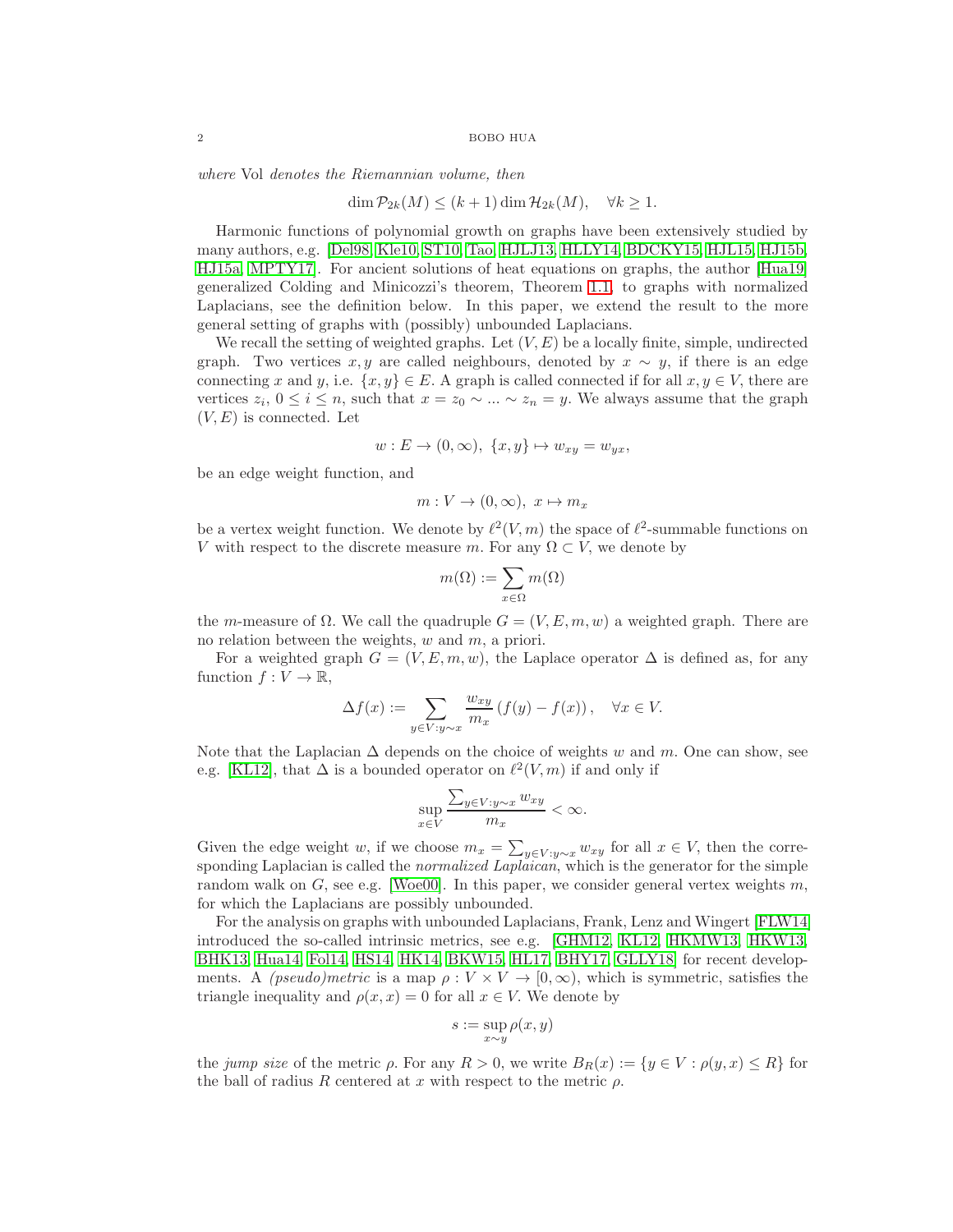A metric  $\rho$  is called an *intrinsic metric* on G if for any  $x \in V$ ,

<span id="page-2-3"></span>
$$
\sum_{y \in V: y \sim x} w_{xy} \rho^{2}(x, y) \leq m_x. \tag{1}
$$

In this paper, we only consider intrinsic metrics satisfying the following assumption.

<span id="page-2-0"></span>Assumption 1.1.  $\rho$  is an intrinsic metric such that

- (i) for any  $x \in V, R > 0, B_R(x)$  is a finite set, and
- (ii)  $\rho$  has finite jump size, i.e.  $s < \infty$ .

A function f on V is called harmonic if  $\Delta f = 0$ . We denote by  $\mathcal{H}_k(G)$  the space of harmonic functions of polynomial growth on G with the growth rate at most k, i.e.  $f \in$  $\mathcal{H}_k(G)$  if f is a harmonic function on V and there exist  $x_0 \in V$  and a constant  $C_f$  such that

$$
\sup_{x \in B_R(x_0)} |f(x)| \le C_f (1+R)^k, \quad \forall R > 0.
$$

We say that G has polynomial volume growth with respect to  $\rho$  if there are  $x_0 \in V$  and constants  $\alpha$ , C such that

<span id="page-2-4"></span>
$$
m(B_R(x_0)) \le C(1+R)^\alpha, \quad \forall R > 0.
$$
 (2)

In the first part of the paper, we consider ancient solutions of polynomial growth for continuous-time heat equations on graphs. Let  $\mathbb{R}_- := (-\infty, 0]$ . A function  $u(x, t)$  on  $V \times \mathbb{R}_$ is called an ancient solution to the (continuous-time) heat equation if

<span id="page-2-2"></span>
$$
\frac{\partial}{\partial t}u(x,t) = \Delta u(x,t), \quad \forall x \in V, t \in \mathbb{R}_-.
$$
\n(3)

We denote by  $\mathcal{P}_k(G)$  the space of ancient solutions of polynomial growth to the heat equation with the growth rate at most k, i.e.  $u \in \mathcal{P}_k(G)$  if u is an ancient solution to the heat equation and there are  $x_0 \in V$  and a constant  $C_u$  such that

$$
\sup_{(x,t)\in B_R(x_0)\times[-R^2,0]}|u(x,t)| \leq C_u(1+R)^k, \quad \forall R>0.
$$

The following is the main result of the paper.

<span id="page-2-1"></span>**Theorem 1.2.** Let G be a weighted graph admitting an intrinsic metric satisfying Assump-tion [1.1.](#page-2-0) If G has polynomial volume growth, then for all  $k \geq 1$ ,

$$
\dim \mathcal{P}_{2k}(G) \le (k+1)\dim \mathcal{H}_{2k}(G).
$$

A similar result was obtained for graphs with normalized Laplacians in [\[Hua19\]](#page-14-0). In this paper, we refined the arguments therein and proved the result for any weighted graph with a (possibly) unbounded Laplacian, which admits an intrinsic metric. In particular, we introduce a modified quantity, defined in [\(13\)](#page-6-0), to circumvent the difficulties in [\[Hua19\]](#page-14-0).

In the second part of the paper, we consider ancient solutions of polynomial growth for discrete-time heat equations on graphs. Let  $\mathbb{Z}_- := \mathbb{Z} \cap (-\infty, 0]$ . A function  $v(x, t)$  on  $V \times \mathbb{Z}$  is called an ancient solution to the discrete-time heat equation if

$$
v(x,t) - v(x,t-1) = \Delta v(x,t), \quad \forall x \in V, t \in \mathbb{Z}_-.
$$

We denote by  $\widetilde{\mathcal{P}}_k(G)$  the space of ancient solutions of polynomial growth to the discretetime heat equation with the growth rate at most k, i.e.  $v \in \widetilde{\mathcal{P}}_k(G)$  if v is an ancient solution to the discrete-time heat equation and there are  $x_0 \in V$  and a constant  $C_v$  such that

$$
\sup_{(x,t)\in B_R(x_0)\times ([-R^2,0]\cap \mathbb{Z})} |v(x,t)| \le C_v (1+R)^k, \quad \forall R > 0.
$$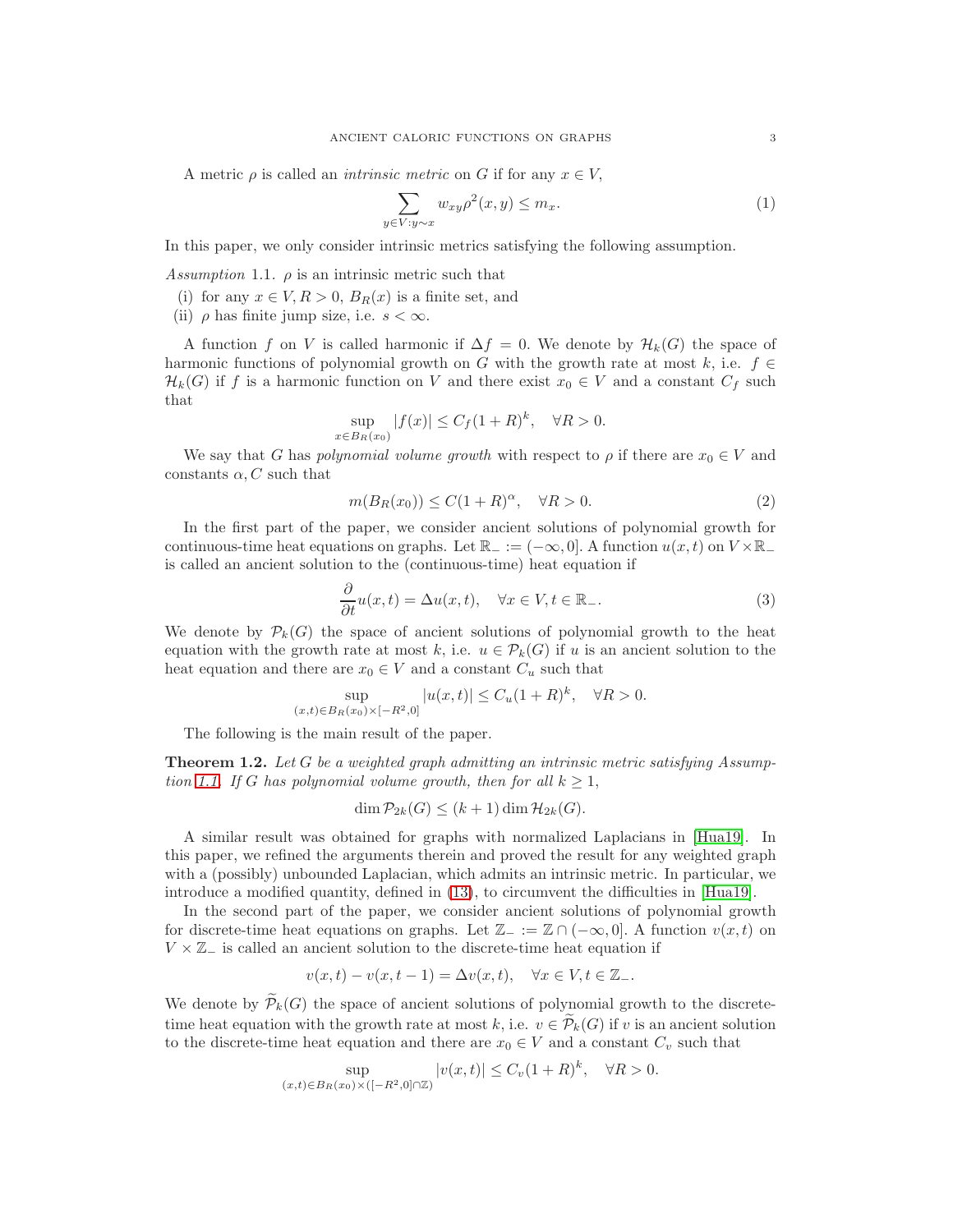#### 4 BOBO HUA

<span id="page-3-0"></span>**Theorem 1.3.** Let G be a weighted graph admitting an intrinsic metric satisfying Assump-tion [1.1.](#page-2-0) If G has polynomial volume growth, then for all  $k \geq 1$ ,

$$
\dim \mathcal{P}_{2k}(G) \le (k+1)\dim \mathcal{H}_{2k}(G).
$$

Due to the discrete nature of the time in the above theorem, there are some new phenomena for the structure of ancient solutions of polynomial growth, see e.g. Corollary [4.1,](#page-11-0) compared with Corollary [3.1.](#page-7-0)

The paper is organized as follows: In the next section, we recall some basic properties of graphs. In Section [3,](#page-5-0) we prove the parabolic Caccioppoli inequality for the heat equation on graphs, and prove Theorem [1.2.](#page-2-1) In Section [4,](#page-9-0) we study discrete-time heat equations and prove Theorem [1.3.](#page-3-0)

In this paper, for simplicity the constants C may change from line to line.

# 2. Preliminaries

Let  $G = (V, E, m, w)$  be a weighted graph. For convenience, we extend the edge weight function w to  $V \times V$  by setting  $w_{xy} = 0$  for any pair  $(x, y)$  with  $x \nsim y$ . In this way, for a function  $f$  on  $V$  we may write

$$
\sum_{y \in V} w_{xy} f(y) = \sum_{y \in V: y \sim x} w_{xy} f(y).
$$

For any  $\Omega \subset V$ , we write, for simplicity,

$$
\sum_{\Omega} f := \sum_{x \in \Omega} f(x) m_x, \ \sum f := \sum_{x \in V} f(x) m_x,
$$

whenever they make sense. The difference operator  $\nabla$  is defined as

$$
\nabla_{xy} f = f(y) - f(x), \quad \forall x, y \in V.
$$

The following proposition is elementary.

# Proposition 2.1.

<span id="page-3-3"></span>
$$
\nabla_{xy}(fg) = f(x)\nabla_{xy}g + g(y)\nabla_{xy}f.
$$
\n(4)

The "carré du champ" operator  $\Gamma$  is defined as

$$
\Gamma(f)(x) = \frac{1}{2} \sum_{y \in V} \frac{w_{xy}}{m_x} (f(y) - f(x))^2, \quad x \in V.
$$

So that  $\Gamma(f)$  is a function on V, which is a discrete analog of  $|\nabla f|^2$  for a  $C^1$  function f on a manifold.

The following Green's formula is well-known, see e.g. [\[Gri18,](#page-13-21) Theorem 2.1]. We denote by  $C_0(V)$  the set of functions on V of finite support.

**Theorem 2.1.** For any  $f, g: V \to \mathbb{R}$ , if  $g \in C_0(V)$ , then

<span id="page-3-2"></span>
$$
\frac{1}{2} \sum_{x,y \in V} w_{xy} \nabla_{xy} f \nabla_{xy} g = -\sum_{x \in V} \Delta f(x) g(x) m_x.
$$
 (5)

From now on, we fix  $x_0 \in V$  as a base vertex. Let  $\rho$  be an intrinsic metric satisfying Assumption [1.1.](#page-2-0) We write  $B_R := B_R(x_0), R > 0$ , for simplicity. For any  $R > 0$ , we denote by

<span id="page-3-1"></span>
$$
\eta_R(x) := \max\left\{0, \min\left\{2 - \frac{1}{R}\rho(x, x_0), 1\right\}\right\} \tag{6}
$$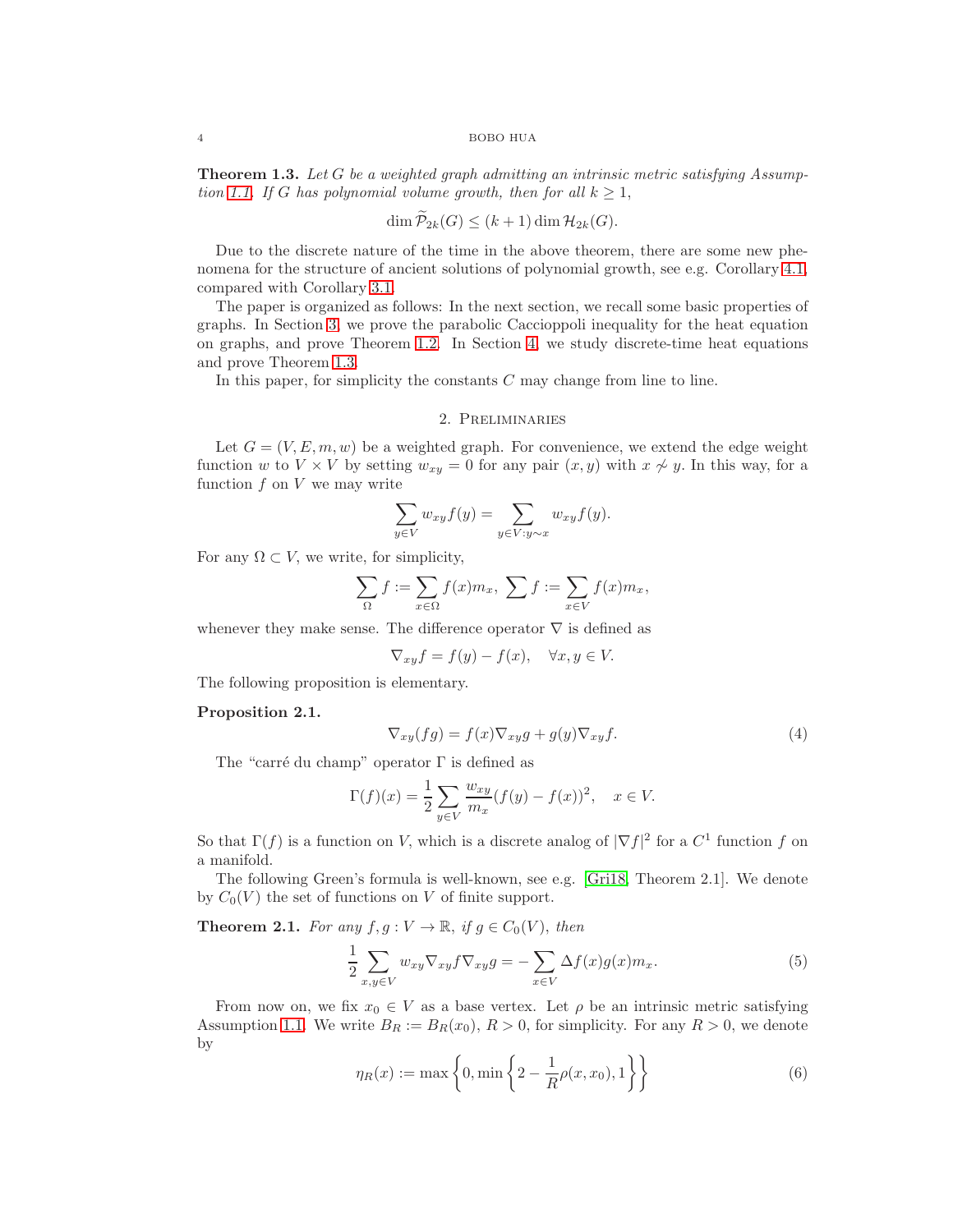the cut-off function on  $B_{2R}$ . One easily sees that  $\eta_R$  is supported in  $B_{2R}$ , and takes the value 1 on  $B_R$ . Moreover, one can show that, for any  $x, y \in V$ 

<span id="page-4-0"></span>
$$
|\nabla_{xy}\eta_R| \le \frac{1}{R}\rho(x,y). \tag{7}
$$

That is,  $\eta_R$  is a Lipschitz function with Lipschitz constant at most  $\frac{1}{R}$ .

We consider continuous-time heat equations on graphs, see [\(3\)](#page-2-2) for the definition. We denote by

$$
Q_R := B_R \times [-R^2, 0]
$$

the parabolic cylinder of size R at  $(x_0, 0)$ . For a space-time function  $u(x, t)$  on  $V \times \mathbb{R}_-$ , we denote

$$
\int_{Q_R} u := \int_{-R^2}^0 \sum_{x \in B_R} u(x, t) m_x dt.
$$

For any  $t_0 \in \mathbb{R}_-$ , we write

$$
\sum_{\Omega} u \bigg|_{t=t_0} := \sum_{x \in \Omega} u(x, t_0) m_x.
$$

For a  $C^1$  function in time,  $u(x,t)$ , we write  $u_t$  (or  $\partial_t u$ ) for  $\frac{\partial}{\partial t}u$ .

For discrete-time heat equations on graphs, we write

$$
\widetilde{Q}_R = B_R \times ([-R^2, 0] \cap \mathbb{Z}), \quad R > 0.
$$

For a space-time function  $u(x, t)$  on  $V \times \mathbb{Z}_-$ , we denote

$$
\sum_{\widetilde{Q}_R} u := \sum_{t=-R^2}^0 \sum_{x \in B_R} u(x,t) m_x.
$$

For any function  $g : \mathbb{Z}_{-} \to \mathbb{R}$ , we define the difference operator as

$$
D_t g(t_0) = g(t_0) - g(t_0 - 1), \quad \forall t_0 \in \mathbb{Z}_-.
$$

The function  $u: V \times \mathbb{Z} \to \mathbb{R}$  is an ancient solution to the discrete-time heat equation if and only if

$$
D_t u(x,t) = \Delta u(x,t), \quad \forall (x,t) \in V \times \mathbb{Z}_-.
$$

The following propositions are elementary. We omit the proofs here.

<span id="page-4-1"></span>**Proposition 2.2.** For any function  $g : \mathbb{Z}_{-} \to \mathbb{R}$  and any  $t \in \mathbb{Z}_{-}$ ,

$$
D_t(g^2)(t) = 2g(t)D_tg(t) - (D_tg(t))^2 \le 2g(t)D_tg(t).
$$

<span id="page-4-2"></span>**Proposition 2.3.** For any function  $g : \mathbb{Z}_- \to \mathbb{R}$ , any  $a, b \in \mathbb{Z}_-, a < b$ ,

$$
\sum_{t=a}^{b} D_t g = g(b) - g(a-1).
$$

<span id="page-4-3"></span>**Proposition 2.4.** For  ${a_i}_{i=1}^N \subset \mathbb{R}$ , there exists some  $j, 1 \le j \le N$ , such that

$$
a_j \le \frac{1}{N} \sum_{i=1}^N a_i.
$$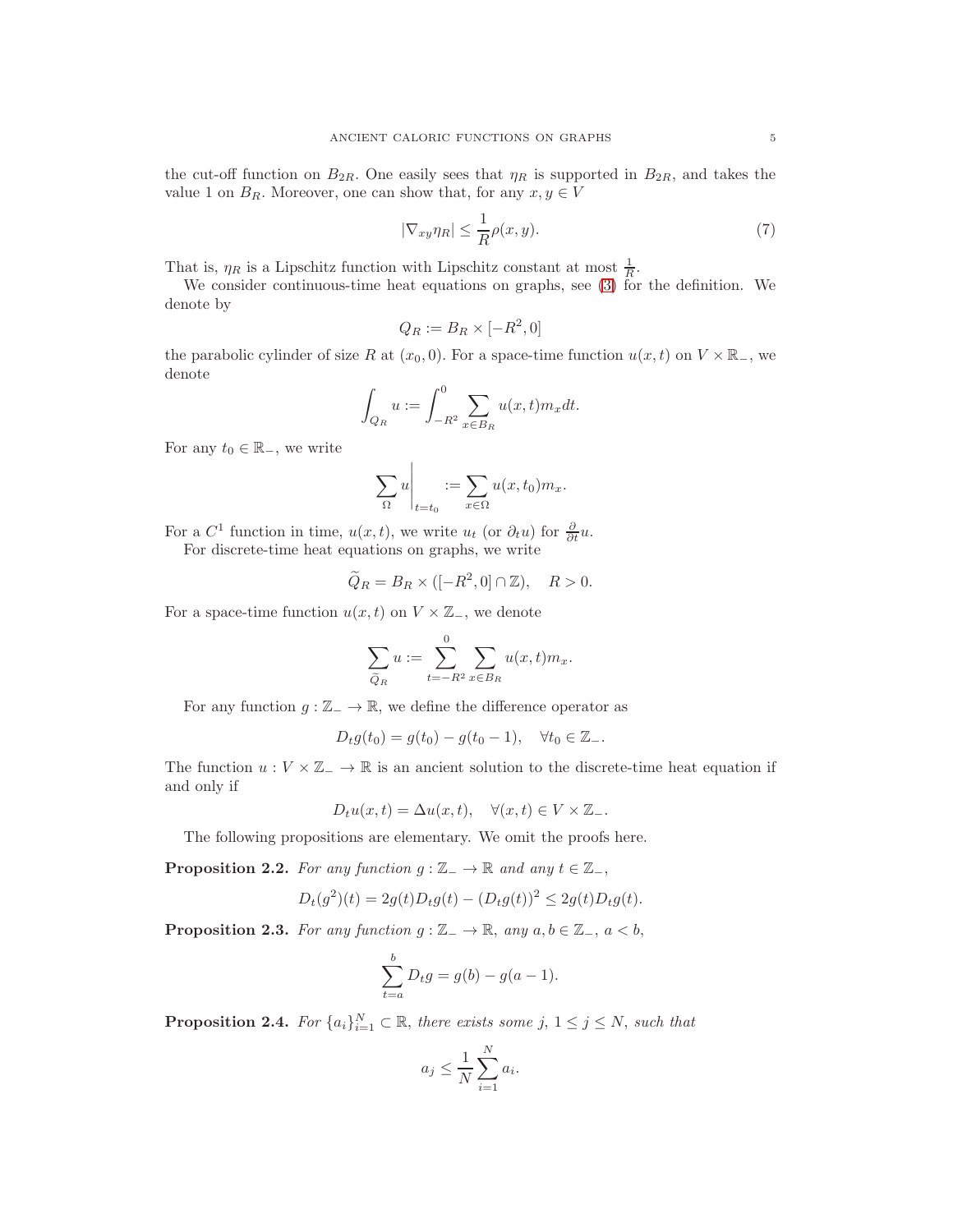## <span id="page-5-0"></span>6 BOBO HUA

# 3. Ancient solutions to continuous-time heat equations

In this section, we study ancient solutions to the heat equation on graphs. The following is the Caccioppoli type inequality to the heat equation on graphs, see e.g.  $[LZ17, (3.12)]$  and [\[CM19,](#page-13-0) (1.2)] for Riemannian manifolds and [\[Hua19\]](#page-14-0) for graphs with normalized Laplacians.

<span id="page-5-1"></span>**Theorem 3.1.** There is a universal constant C such that for any ancient solution  $u_t = \Delta u$ and  $R \geq s$ ,

$$
R^{2} \int_{Q_{R}} \Gamma(u) + R^{4} \int_{Q_{R}} u_{t}^{2} \le C \int_{Q_{9R}} u^{2}.
$$
 (8)

*Proof.* We follow the proof strategy by [\[CM19\]](#page-13-0), see also [\[Hua19\]](#page-14-0). For any  $R > 0$ , let  $\eta = \eta_R$ , where  $\eta_R$  is the cut-off function defined in [\(6\)](#page-3-1).

We first estimate  $\int_{Q_R} \Gamma(u)$ . Since  $u_t = \Delta u$ ,

<span id="page-5-2"></span>
$$
\frac{\partial}{\partial t} \left( \sum \eta^2 u^2 \right) = \sum 2\eta^2 u \partial_t u = 2 \sum \eta^2 u \Delta u. \tag{9}
$$

By Green's formula [\(5\)](#page-3-2) and [\(4\)](#page-3-3),

$$
2\sum \eta^2 u \Delta u = -\sum_{x,y} w_{xy} \nabla_{xy} u \nabla_{xy} (\eta^2 u)
$$
  
= 
$$
-\sum_{x,y} w_{xy} \nabla_{xy} u (\eta^2(x) \nabla_{xy} u + u(y,t) \nabla_{xy} (\eta^2))
$$
  
= 
$$
-\sum_{x,y} w_{xy} |\nabla_{xy} u|^2 \eta^2(x) - \sum_{x,y} w_{xy} u(y,t) \nabla_{xy} u \nabla_{xy} \eta(2\eta(x) + \nabla_{xy} \eta)
$$
  
= 
$$
-\sum_{x,y} w_{xy} |\nabla_{xy} u|^2 \eta^2(x) - 2 \sum_{x,y} w_{xy} \eta(x) u(y,t) \nabla_{xy} u \nabla_{xy} \eta - \sum_{x,y} w_{xy} u(y,t) \nabla_{xy} u |\nabla_{xy} \eta|^2.
$$

For the last term on the right hand side of the above inequality, by swapping  $x$  and  $y$ , the symmetry yields that

$$
-\sum_{x,y} w_{xy} u(y,t) \nabla_{xy} u |\nabla_{xy} \eta|^2 = -\frac{1}{2} \sum_{x,y} w_{xy} (u(y,t) - u(x,t)) \nabla_{xy} u |\nabla_{xy} \eta|^2
$$

$$
= -\frac{1}{2} \sum_{x,y} w_{xy} |\nabla_{xy} u|^2 |\nabla_{xy} \eta|^2 \le 0.
$$

Dropping this term, we get for any  $R \geq s$ ,

<span id="page-5-3"></span>
$$
\partial_t \left( \sum \eta^2 u^2 \right) \leq - \sum_{x,y} w_{xy} |\nabla_{xy} u|^2 \eta^2(x) - 2 \sum_{x,y} w_{xy} \eta(x) u(y, t) \nabla_{xy} u \nabla_{xy} \eta
$$
\n
$$
\leq - \sum_{x,y} w_{xy} |\nabla_{xy} u|^2 \eta^2(x) + \frac{1}{2} \sum_{x,y} w_{xy} |\nabla_{xy} u|^2 \eta^2(x) + 2 \sum_{x,y} w_{xy} u^2(y, t) |\nabla_{xy} \eta|^2
$$
\n
$$
= - \frac{1}{2} \sum_{x,y} w_{xy} |\nabla_{xy} u|^2 \eta^2(x) + 2 \sum_{x,y} w_{xy} u^2(y, t) |\nabla_{xy} \eta|^2
$$
\n
$$
\leq - \sum_x \Gamma(u)(x) \eta^2(x) m_x + \frac{2}{R^2} \sum_{x,y \in B_{2R+s}} w_{xy} u^2(y, t) \rho^2(x, y)
$$
\n
$$
\leq - \sum_x \Gamma(u) \eta^2 + \frac{2}{R^2} \sum_{y \in B_{3R}} u^2(y, t) m_y. \tag{10}
$$

where we have used the facts that the jump size of  $\rho$  is s, [\(7\)](#page-4-0) and [\(1\)](#page-2-3).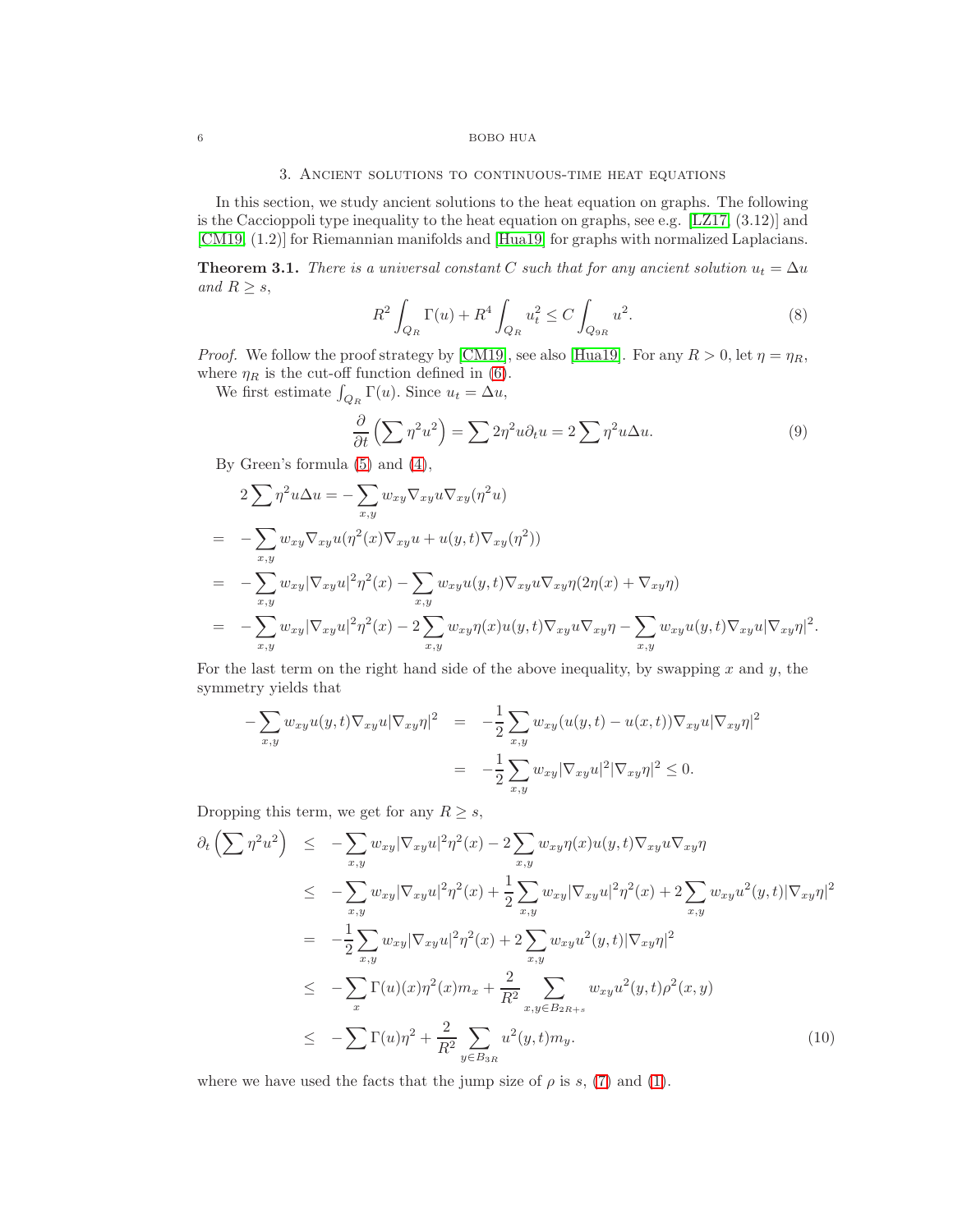Fix  $R \geq s$ . For  $T > 0$ , by integrating the above inequality in time from  $-T$  to 0, we obtain

<span id="page-6-1"></span>
$$
\int_{-T}^{0} \sum_{B_R} \Gamma(u) \leq \int_{-T}^{0} \sum \Gamma(u) \eta^2
$$
\n
$$
\leq \frac{2}{R^2} \int_{-T}^{0} \sum_{B_{3R}} u^2 + \sum \eta^2 u^2 \Big|_{t=-T}
$$
\n
$$
\leq \frac{2}{R^2} \int_{-T}^{0} \sum_{B_{3R}} u^2 + \sum_{B_{2R}} u^2 \Big|_{t=-T}
$$
\n(11)

By the mean value property, there is  $T_1 \in [R^2, 4R^2]$  such that

$$
\sum_{B_{2R}} u^2 \bigg|_{t=-T_1} = \frac{1}{3R^2} \int_{-4R^2}^{-R^2} \sum_{x \in B_{2R}} m_x u^2(x,t) dt.
$$

By using [\(11\)](#page-6-1) for  $T = T_1$  and the above equation, we get

<span id="page-6-2"></span>
$$
\int_{Q_R} \Gamma(u) \leq \int_{-T_1}^0 \sum_{B_R} \Gamma(u) \leq \frac{2}{R^2} \int_{-T_1}^0 \sum_{B_{3R}} u^2 + \sum_{B_{2R}} u^2 \Big|_{t=-T_1}
$$
\n
$$
\leq \frac{C}{R^2} \int_{Q_{3R}} u^2 + \frac{1}{3R^2} \int_{-4R^2}^{-R^2} \sum_{x \in B_{2R}} m_x u^2(x, t) dt
$$
\n
$$
\leq \frac{C}{R^2} \int_{Q_{3R}} u^2. \tag{12}
$$

Next we estimate  $\int_{Q_R} u_t^2$ . Set

<span id="page-6-0"></span>
$$
h(t) := \frac{1}{2} \sum_{x,y} w_{xy} |\nabla_{xy} u(\cdot, t)|^2 \eta(x) \eta(y).
$$
 (13)

By differentiating  $h(t)$  in time, we get

<span id="page-6-3"></span>
$$
\frac{d}{dt}h(t) = \sum_{x,y} w_{xy} \nabla_{xy} u \nabla_{xy} u_t \eta(x) \eta(y). \tag{14}
$$

By Green's formula [\(5\)](#page-3-2), we get

$$
\sum_{x,y} w_{xy} \nabla_{xy} u \nabla_{xy} u_t \eta(x) \eta(y)
$$
\n
$$
= \sum_{x,y} w_{xy} \nabla_{xy} u \Big[ \nabla_{xy} (u_t \eta^2) - \nabla_{xy} \eta (u_t(x, t) \eta(x) + u_t(y, t) \eta(y)) \Big]
$$
\n
$$
= -2 \sum (\Delta u) u_t \eta^2 - 2 \sum_{x,y} w_{xy} u_t(x, t) \eta(x) \nabla_{xy} u \nabla_{xy} \eta
$$
\n
$$
= -2 \sum u_t^2 \eta^2 - 2 \sum_{x,y} w_{xy} u_t(x, t) \eta(x) \nabla_{xy} u \nabla_{xy} \eta
$$
\n
$$
= I + II,
$$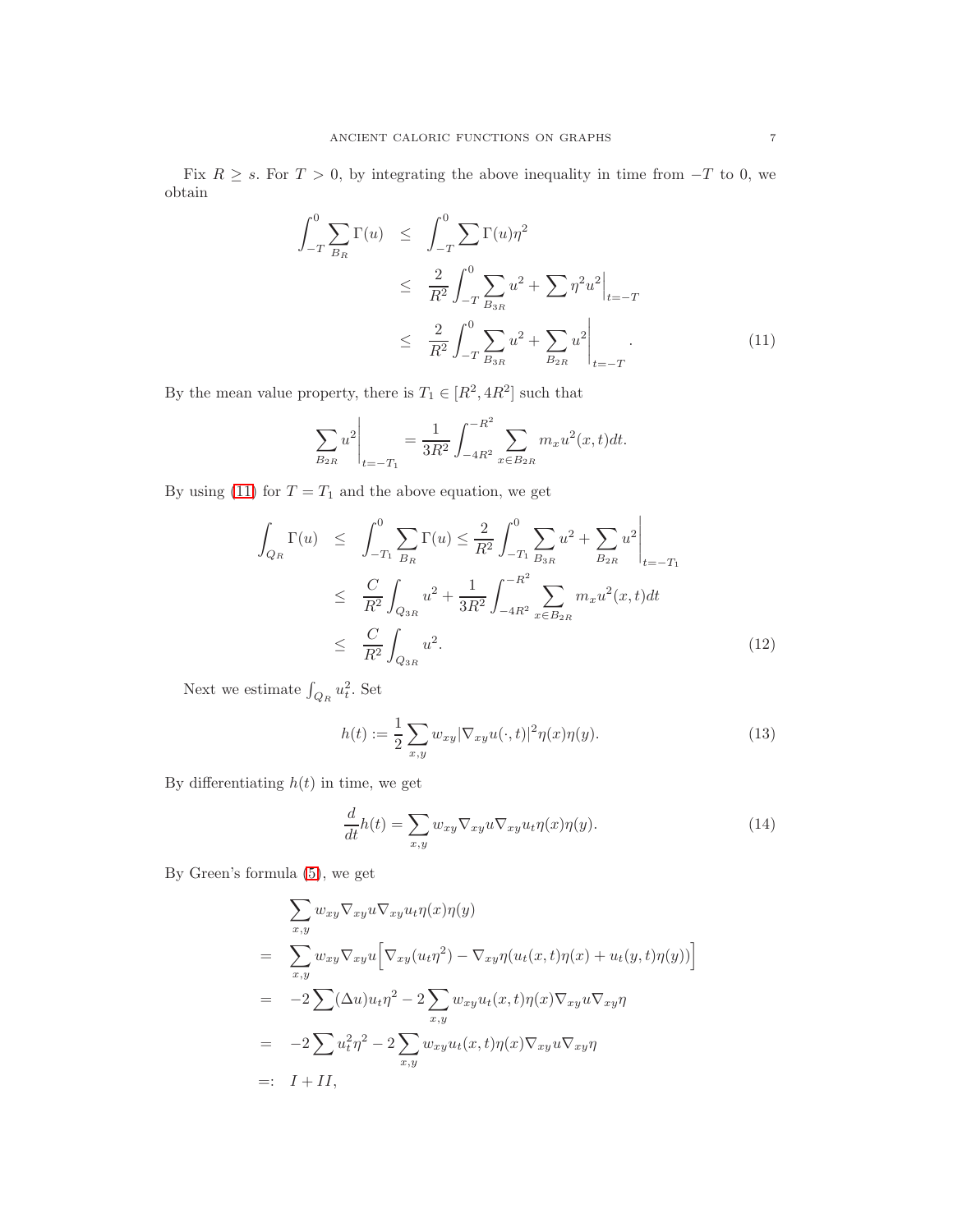where we have used the symmetrization in the third line. For the second term  $II$ , by  $(7)$ and [\(1\)](#page-2-3), for  $R \geq s$ ,

$$
|II| \leq 2 \sum_{x,y \in B_{2R+s}} w_{xy} |u_t|(x,t) \eta(x) |\nabla_{xy} u| \frac{\rho(x,y)}{R}
$$
  
\n
$$
\leq \frac{1}{R^2} \sum_{x,y \in B_{3R}} w_{xy} |\nabla_{xy} u|^2 + \sum_{x,y \in B_{3R}} w_{xy} u_t^2(x,t) \eta^2(x) \rho^2(x,y)
$$
  
\n
$$
\leq \frac{2}{R^2} \sum_{B_{3R}} \Gamma(u) + \sum u_t^2 \eta^2.
$$

Hence

$$
\frac{d}{dt}h(t) \le -\sum u_t^2 \eta^2 + \frac{2}{R^2} \sum_{B_{3R}} \Gamma(u). \tag{15}
$$

Fix  $R \geq s$ . For  $T > 0$ , by integrating the above inequality in time from  $-T$  to 0, and using the properties of  $\eta$ , we have

<span id="page-7-1"></span>
$$
\int_{-T}^{0} \sum_{B_R} u_t^2 \leq \int_{-T}^{0} \sum u_t^2 \eta^2 \leq \frac{2}{R^2} \int_{-T}^{0} \sum_{B_{3R}} \Gamma(u) + h(-T)
$$
\n
$$
\leq \frac{2}{R^2} \int_{-T}^{0} \sum_{B_{3R}} \Gamma(u) + \frac{1}{2} \sum_{x,y \in B_{2R}} w_{xy} |\nabla_{xy} u|^2 \Big|_{t=-T}
$$
\n
$$
\leq \frac{2}{R^2} \int_{-T}^{0} \sum_{B_{3R}} \Gamma(u) + \sum_{B_{2R}} \Gamma(u) \Big|_{t=-T} . \tag{16}
$$

By the mean value property, there exists  $T_2 \in [R^2, 4R^2]$  such that

$$
\sum_{B_{2R}} \Gamma(u) \Big|_{t=-T_2} = \frac{1}{3R^2} \int_{-4R^2}^{-R^2} \sum_{x \in B_{2R}} m_x \Gamma(u)(x, t) dt \le \frac{1}{3R^2} \int_{Q_{2R}} \Gamma(u). \tag{17}
$$

By applying [\(16\)](#page-7-1) for  $T = T_2$  and using the above equation, we get

<span id="page-7-2"></span>
$$
\int_{Q_R} u_t^2 \leq \int_{-T_2}^0 \sum_{B_R} u_t^2 \leq \frac{2}{R^2} \int_{-T_2}^0 \sum_{B_{3R}} \Gamma(u) + \sum_{B_{2R}} \Gamma(u) \Big|_{t=-T_2}
$$
\n
$$
\leq \frac{C}{R^2} \int_{Q_{3R}} \Gamma(u) + \frac{1}{3R^2} \int_{Q_{2R}} \Gamma(u)
$$
\n
$$
\leq \frac{C}{R^2} \int_{Q_{3R}} \Gamma(u) \leq \frac{C}{R^4} \int_{Q_{9R}} u^2,
$$
\n(18)

where we have used [\(12\)](#page-6-2).

The theorem follows from [\(12\)](#page-6-2) and [\(18\)](#page-7-2).  $\Box$ 

This yields the following corollary.

<span id="page-7-0"></span>Corollary 3.1. Let G be a weighted graph admitting an intrinsic metric satisfying As-sumption [1.1.](#page-2-0) Suppose that G has polynomial volume growth, i.e. [\(2\)](#page-2-4), and  $u \in \mathcal{P}_k(G)$  for some  $k > 0$ . Then for any  $q \in \mathbb{N}$ ,  $4q > 2k + \alpha + 2$ ,

$$
\partial_t^q u\equiv 0.
$$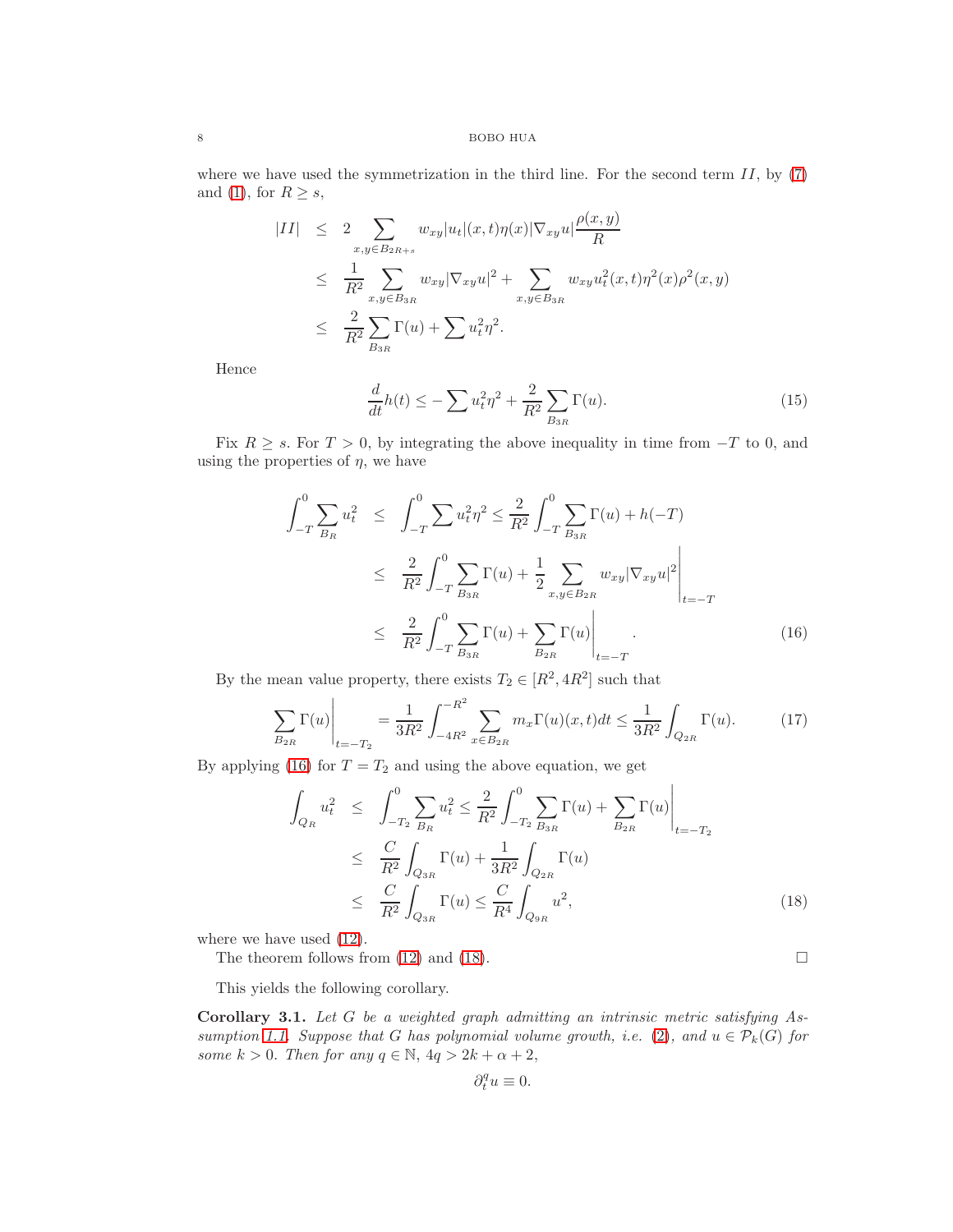In particular, there exist some functions  $p_i(x)$ ,  $1 \leq i \leq q-1$ , such that

$$
u(t,x) = \sum_{i=1}^{q-1} p_i(x) t^i.
$$

*Proof.* We follow the argument in [\[CM19\]](#page-13-0). For the first assertion, since  $\Delta$  commutes with  $\partial_t$ , for any  $i \in \mathbb{N}$ ,  $\partial_t^i u$  is also an ancient solution of the heat equation. For any  $R \geq s$ , applying Theorem [3.1](#page-5-1) for  $\partial_t^i u$  with  $0 \leq i \leq q-1$ , we get

$$
\int_{Q_R} |\partial_t^q u|^2 \leq \frac{C}{R^4} \int_{Q_{9R}} |\partial_t^{q-1} u|^2 \leq \dots \leq \frac{C(q)}{R^{4q}} \int_{Q_{9^q R}} u^2
$$
  

$$
\leq CR^{-4q+2k+\alpha+2},
$$

where we have used  $u \in \mathcal{P}_k(G)$  and [\(2\)](#page-2-4). Therefore, for  $4q > 2k + \alpha + 2$ , by passing to the limit  $R \to +\infty$ , we prove that

$$
\partial_t^q u\equiv 0.
$$

This proves the first assertion.

The second assertion follows from the first one.  $\Box$ 

Now we prove the main theorem, Theorem [1.2.](#page-2-1)

*Proof of Theorem [1.2.](#page-2-1)* The proof follows verbatim from [\[CM19\]](#page-13-0). Choose  $q \in \mathbb{N}$  such that  $4q > 4k + \alpha + 2$ . By Corollary [3.1,](#page-7-0) we have

$$
u(x,t) = p_0(x) + p_1(x)t + \cdots + p_{q-1}(x)t^{q-1}.
$$

Note that  $u \in \mathcal{P}_{2k}(G)$ . For any fixed  $x \in V$ , considering sufficiently negative t in the above equality, we obtain that

$$
p_i(x) = 0, \quad \forall i > k.
$$

This yields that

<span id="page-8-0"></span>
$$
u(x,t) = p_0(x) + p_1(x)t + \dots + p_l(x)t^l,
$$
\n(19)

where  $l := |k|$ , the greatest integer less than or equal to k.

We claim that the function  $p_i(x)$ ,  $0 \leq i \leq l$ , grows polynomially with the growth rate less than or equal to 2k. Fix distinct values  $-1 < t_1 < t_2 < \cdots < t_l < t_{l+1} = 0$ . Set column vectors

$$
\beta_j := (1, t_j, t_j^2, \cdots, t_j^l)^T, \quad 1 \le j \le l+1.
$$

We define the matrix

$$
B := (\beta_1, \beta_2, \cdots, \beta_{l+1}).
$$

Note that det B is a Vandermonde determinant, which yields that  $\{\beta_j\}_{j=1}^{l+1}$  are linear independent in  $\mathbb{R}^{l+1}$ . Let  $\{e_i\}_{i=1}^{l+1}$  be the standard basis of  $\mathbb{R}^{l+1}$ . We write  $b_j^i$  for the ji-th entry of  $B^{-1}$ , which implies that

$$
e_i = \sum_{j=1}^{l+1} b_j^i \beta_j.
$$

Using this fact and [\(19\)](#page-8-0), we get

$$
p_i(x) = \sum_{j=1}^{l+1} b_j^i u(x, t_j).
$$

Since  $u(x, t_i)$ ,  $1 \leq j \leq l+1$ , grows polynomially with the growth rate less than or equal to  $2k$ , so does  $p_i$ . This proves the claim.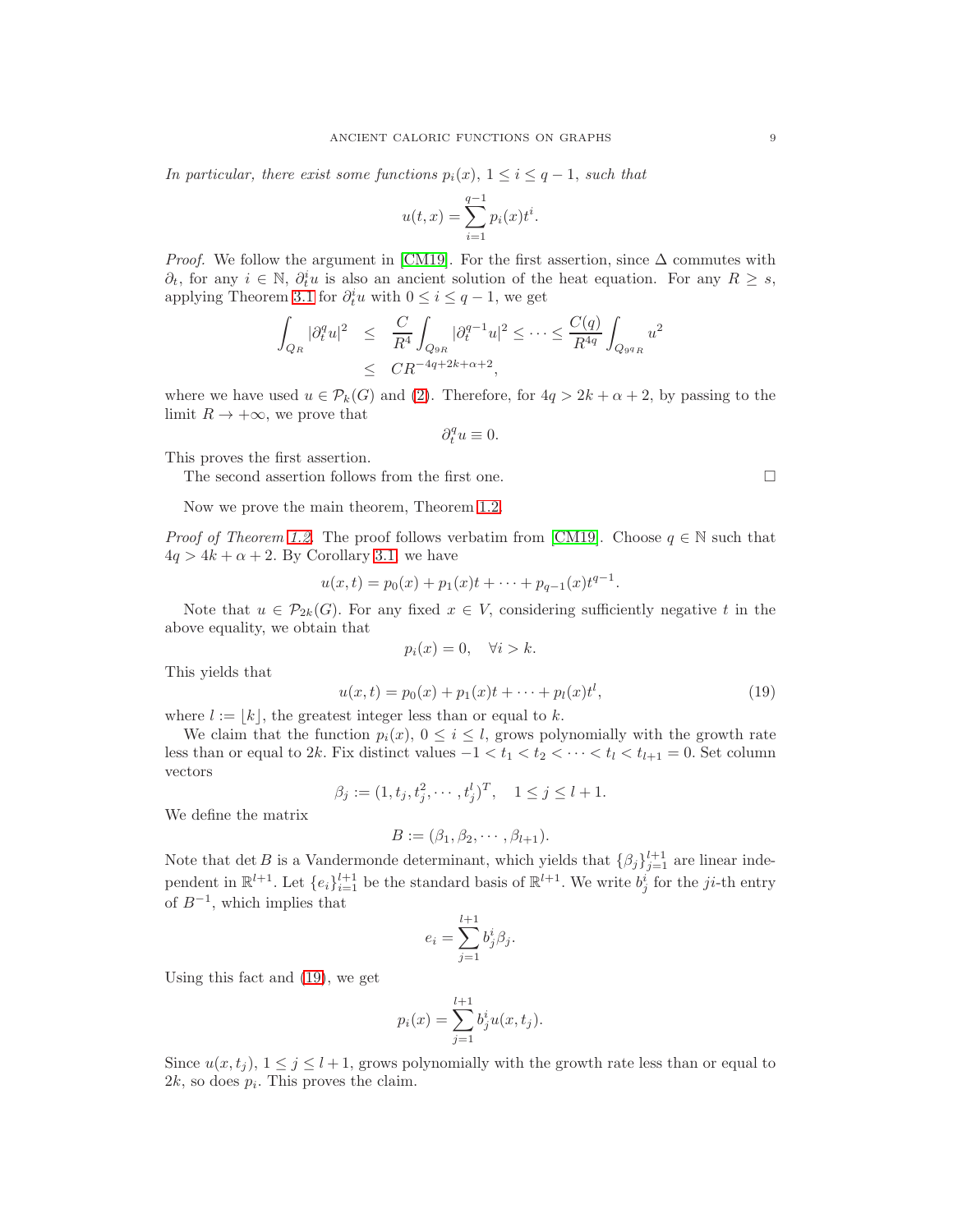Since  $\partial_t u = \Delta u$ , by [\(19\)](#page-8-0),

$$
\Delta p_l = 0, \ \Delta p_i = (i+1)p_{i+1}, \quad 0 \le i \le l-1.
$$

Hence we get a linear map

$$
\Psi_0: \qquad \mathcal{P}_{2k}(G) \to \mathcal{H}_{2k}(G)
$$

$$
u \mapsto p_l.
$$

Let  $\mathcal{K}_0 := \text{Ker}(\Psi_0)$ . It follows that

$$
\dim \mathcal{P}_{2k}(G) \le \dim \mathcal{K}_0 + \dim \mathcal{H}_{2k}(G).
$$

To estimate dim  $\mathcal{K}_0$ , we note that for any  $u \in \mathcal{K}_0$ ,

$$
p_l = 0, \ \Delta p_{l-1} = 0.
$$

Hence we have a linear map

$$
\Psi_1: \qquad \mathcal{K}_0 \to \mathcal{H}_{2k}(G)
$$

$$
u \mapsto p_{l-1}.
$$

Let  $\mathcal{K}_1 := \text{Ker}(\Psi_1)$ . This yields that

$$
\dim \mathcal{K}_0 \le \dim \mathcal{K}_1 + \dim \mathcal{H}_{2k}(G).
$$

Repeating this  $l + 1$  times, we prove that

$$
\dim \mathcal{P}_{2k}(G) \le (l+1)\mathcal{H}_{2k}(G) \le (k+1)\mathcal{H}_{2k}(G).
$$

<span id="page-9-0"></span>This proves the theorem.

 $\Box$ 

# 4. Ancient solutions to discrete-time heat equations

In this section, we study ancient solutions to the discrete-time heat equation on graphs. The following is the Caccioppoli type inequality to the discrete-time heat equation on graphs.

**Theorem 4.1.** There is a universal constant C such that for any ancient solution  $D_t u =$  $\Delta u$  on  $V \times \mathbb{Z}_-$  and  $R \in \mathbb{N}, R \geq s$ ,

$$
R^2 \sum_{\widetilde{Q}_R} \Gamma(u) + R^4 \sum_{\widetilde{Q}_R} (D_t u)^2 \le C \sum_{\widetilde{Q}_{9R}} u^2.
$$
 (20)

*Proof.* For any  $R > 0$ , let  $\eta = \eta_R$ , where  $\eta_R$  is the cut-off function defined in [\(6\)](#page-3-1).

We first estimate  $\sum_{\widetilde{Q}_R} \Gamma(u)$ . For any  $t \in \mathbb{Z}_-$ , taking the time difference of  $\sum \eta^2 u^2$  at t, we have, by  $D_t u = \Delta u$ 

$$
D_t(\sum \eta^2 u^2) = \sum \eta^2 D_t(u^2) \le \sum 2\eta^2 u D_t u = 2 \sum \eta^2 u \Delta u,
$$

where we have used Proposition [2.2.](#page-4-1) This is a similar result for  $(9)$  in the proof of Theo-rem [3.1.](#page-5-1) Applying the same argument therein, we get, for any  $R \geq s$ ,

$$
D_t(\sum \eta^2 u^2) \leq -\sum \Gamma(u)\eta^2 + \frac{2}{R^2} \sum_{B_{3R}} u^2,
$$

which is an analog of [\(10\)](#page-5-3).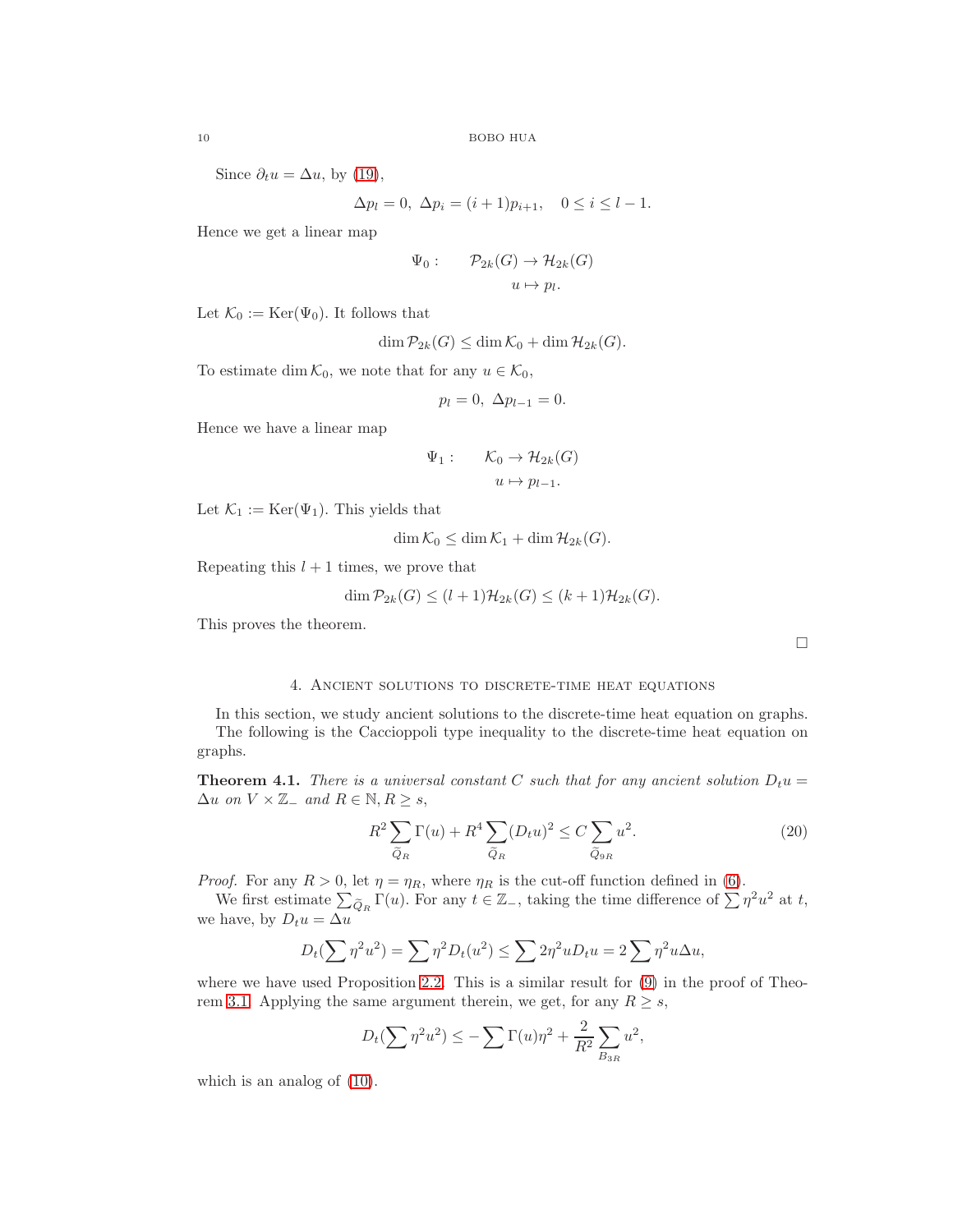Fix  $R \in \mathbb{N}, R \geq s$ . For any  $T \in \mathbb{N}$ , by summing over t from  $-T$  to 0 in the above inequality, we obtain, by Proposition [2.3,](#page-4-2)

<span id="page-10-0"></span>
$$
\sum_{t=-T}^{0} \sum_{B_R} \Gamma(u) \leq \frac{2}{R^2} \sum_{t=-T}^{0} \sum_{B_{3R}} u^2 + \sum \eta^2 u^2 \Big|_{t=-T-1}
$$
\n
$$
\leq \frac{2}{R^2} \sum_{t=-T}^{0} \sum_{B_{3R}} u^2 + \sum_{B_{2R}} u^2 \Big|_{t=-T-1}.
$$
\n(21)

By Proposition [2.4,](#page-4-3) there exists  $T_3 \in [R^2 + 1, 4R^2] \cap \mathbb{N}$  such that

$$
\sum_{B_{2R}} u^2 \bigg|_{t=-T_3} = \frac{1}{3R^2} \sum_{t=-4R^2}^{-R^2-1} \sum_{x \in B_{2R}} m_x u^2(x,t).
$$

By applying [\(21\)](#page-10-0) for  $T = T_3 - 1$  and the above equation, we get, for  $R \in \mathbb{N}, R \geq s$ ,

<span id="page-10-2"></span>
$$
\sum_{\widetilde{Q}_R} \Gamma(u) \leq \sum_{t=-T_3+1}^0 \sum_{B_R} \Gamma(u) \leq \frac{2}{R^2} \sum_{t=-T_3+1}^0 \sum_{B_{3R}} u^2 + \sum_{B_{2R}} u^2 \Big|_{t=-T_3}
$$
\n
$$
\leq \frac{C}{R^2} \sum_{\widetilde{Q}_{3R}} u^2 + \frac{1}{3R^2} \sum_{t=-4R^2}^{-R^2-1} \sum_{B_{2R}} u^2
$$
\n
$$
\leq \frac{C}{R^2} \sum_{\widetilde{Q}_{3R}} u^2. \tag{22}
$$

Now we estimate  $\sum_{\widetilde{Q}_R}(D_t u)^2$ . Let  $h(t)$  be the function defined in [\(13\)](#page-6-0). For any  $t \in \mathbb{Z}_{-}$ , taking the time difference of  $h(t)$  at t, we get

$$
D_t h \leq \sum_{x,y} w_{xy} \nabla_{xy} u \nabla_{xy} (D_t u) \eta(x) \eta(y),
$$

where we have used Proposition [2.2.](#page-4-1) This is a similar result for [\(14\)](#page-6-3) in the proof of Theorem [3.1.](#page-5-1) Applying the same argument therein, we get, for any  $R \in \mathbb{N}, R \geq s$ ,

$$
D_t h \leq -\sum (D_t u)^2 \eta^2 + \frac{2}{R^2} \sum_{B_{3R}} \Gamma(u).
$$

Fix  $R \in \mathbb{N}, R \geq s$ . For any  $T \in \mathbb{N}$ , by summing over t from  $-T$  to 0 in the above inequality, we obtain, by Proposition [2.3,](#page-4-2)

<span id="page-10-1"></span>
$$
\sum_{t=-T}^{0} \sum_{B_R} (D_t u)^2 \leq \sum_{t=-T}^{0} \sum_{D \leq R} (D_t u)^2 \eta^2 \leq \frac{2}{R^2} \sum_{t=-T}^{0} \sum_{B_{3R}} \Gamma(u) + h(-T - 1)
$$
\n
$$
\leq \frac{2}{R^2} \sum_{t=-T}^{0} \sum_{B_{3R}} \Gamma(u) + \frac{1}{2} \sum_{x,y \in B_{2R}} w_{xy} |\nabla_{xy} u|^2 \Big|_{t=-T-1}
$$
\n
$$
\leq \frac{2}{R^2} \sum_{t=-T}^{0} \sum_{B_{3R}} \Gamma(u) + \sum_{B_{2R}} \Gamma(u) \Big|_{t=-T-1} .
$$
\n(23)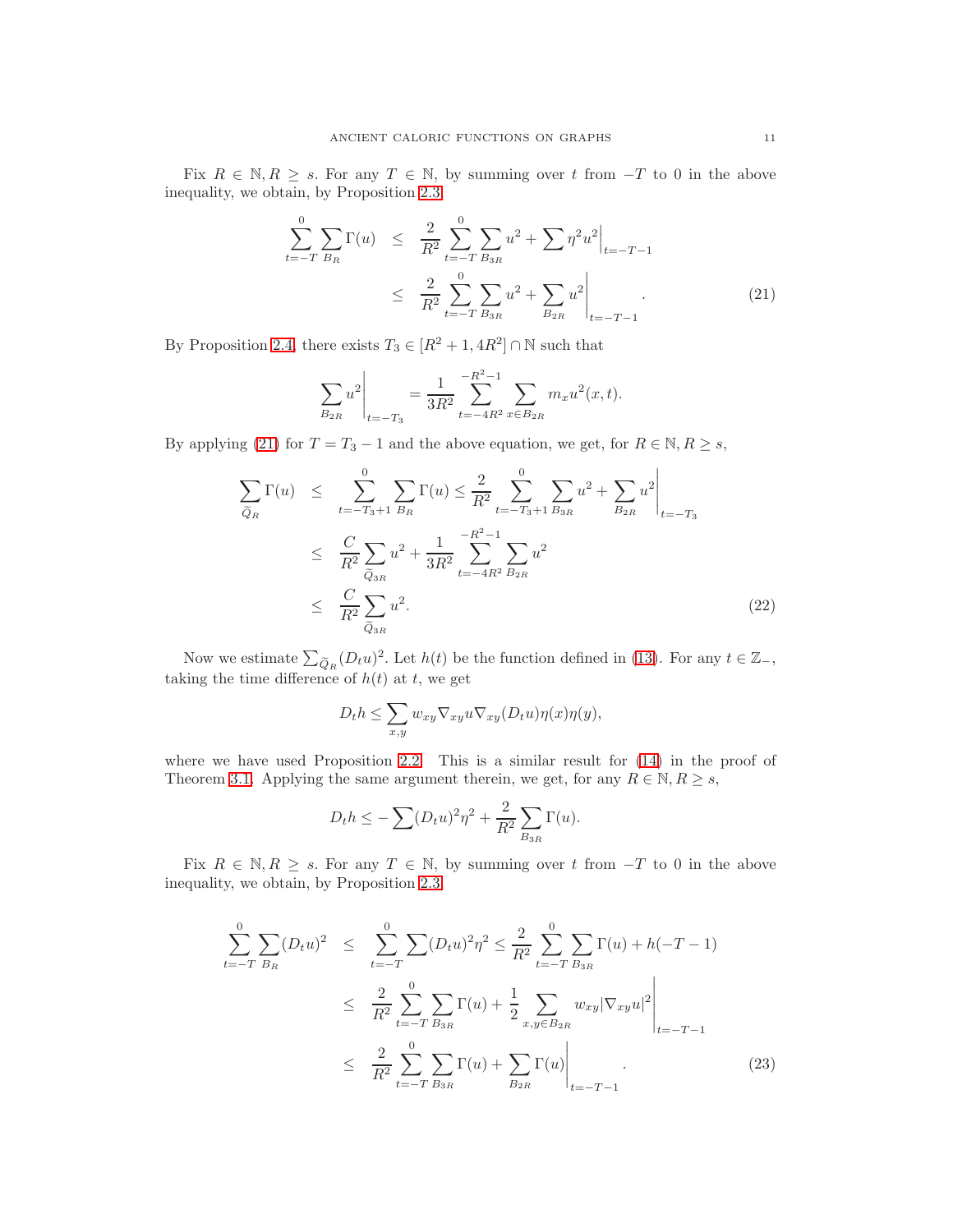## 12 BOBO HUA

By Proposition [2.4,](#page-4-3) there exists  $T_4 \in [R^2 + 1, 4R^2] \cap \mathbb{N}$  such that

$$
\sum_{B_{2R}} \Gamma(u) \Big|_{t=-T_4} = \frac{1}{3R^2} \sum_{t=-4R^2}^{-R^2-1} \sum_{x \in B_{2R}} m_x \Gamma(u)(x,t) \le \frac{1}{3R^2} \sum_{\widetilde{Q}_{2R}} \Gamma(u).
$$

By applying [\(23\)](#page-10-1) for  $T = T_4 - 1$ , and by the above inequality, we get, for  $R \in \mathbb{N}, R \geq s$ ,

$$
\sum_{\tilde{Q}_R} (D_t u)^2 \leq \sum_{t=-T_4+1}^0 \sum_{B_R} (D_t u)^2 \leq \frac{2}{R^2} \sum_{t=-T_4+1}^0 \sum_{B_{3R}} \Gamma(u) + \sum_{B_{2R}} \Gamma(u) \Big|_{t=-T_4}
$$
\n
$$
\leq \frac{C}{R^2} \sum_{\tilde{Q}_{3R}} \Gamma(u) + \frac{1}{3R^2} \sum_{\tilde{Q}_{2R}} \Gamma(u)
$$
\n
$$
\leq \frac{C}{R^2} \sum_{\tilde{Q}_{3R}} \Gamma(u) \leq \frac{C}{R^4} \sum_{\tilde{Q}_{3R}} u^2,
$$
\n(24)

where we have used [\(22\)](#page-10-2) in the last inequality.

This proves the theorem.

 $\Box$ 

We recall some facts on difference operators on  $\mathbb{Z}_+ := \mathbb{Z} \cap [0, +\infty)$ . For any  $f : \mathbb{Z}_+ \to \mathbb{R}$ , we define

$$
\delta_n f(n_0) = f(n_0 + 1) - f(n_0), \ \forall n_0 \in \mathbb{Z}_+.
$$

Note that  $\delta_n f(n_0) = -D_t g(-n_0)$ , where  $g(t) = f(-t)$ . The binomial coefficients are defined as, for any  $n \in \mathbb{N}$ ,

$$
\binom{n}{i} = \begin{cases} \frac{n(n-1)\cdots(n-i+1)}{i!}, & 0 \le i \le n, i \in \mathbb{Z}, \\ 0, & \text{otherwise.} \end{cases}
$$

Note that for any  $i \in \mathbb{N}$ ,

$$
\delta_n \binom{n}{i} = \binom{n+1}{i} - \binom{n}{i} = \binom{n}{i-1}.
$$

Therefore, for the difference operators  $\delta_n$  (or  $D_t$ ),  $f(n) = \binom{n}{i}$  stands as an analog of the monomial  $t^i$ , up to some factor, for the differential operator  $\partial_t$ .

The following proposition is well-known.

<span id="page-11-1"></span>**Proposition 4.1.** Let  $f : \mathbb{Z}_+ \to \mathbb{R}$  satisfy, for some  $q \in \mathbb{N}$ ,

$$
\delta_n^q f \equiv 0, \quad \text{on } \mathbb{Z}_+,
$$

where  $\delta_n^q$  is the q-th composition of  $\delta_n$ . Then there are  $\{a_i\}_{i=1}^{q-1} \subset \mathbb{R}$  such that

$$
f(n) = \sum_{i=0}^{q-1} a_i \binom{n}{i}
$$

.

This yields the following corollary.

<span id="page-11-0"></span>Corollary 4.1. Let G be a weighted graph admitting an intrinsic metric satisfying As-sumption [1.1.](#page-2-0) Suppose that G has polynomial volume growth, i.e. [\(2\)](#page-2-4), and  $u \in \mathcal{P}_k(G)$  for some  $k > 0$ . Then for any  $q \in \mathbb{N}$ ,  $4q > 2k + \alpha + 2$ ,

$$
D_t^q u \equiv 0.
$$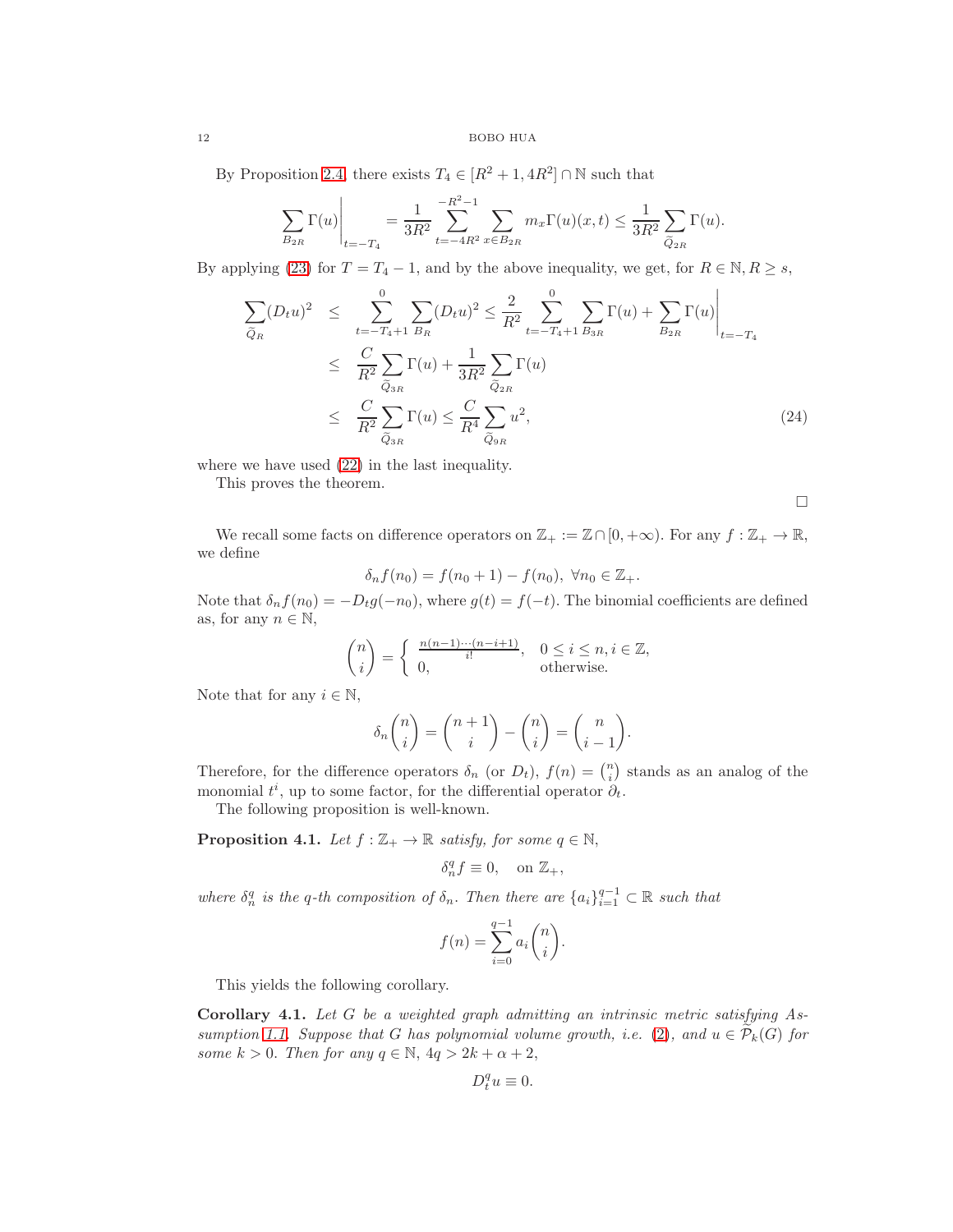In particular, there exist some functions  $p_i(x)$ ,  $1 \leq i \leq q-1$ , such that

$$
u(t, x) = \sum_{i=1}^{q-1} p_i(x) {t \choose i}.
$$

Proof. We follow the argument in [\[CM19\]](#page-13-0), see the proof of Corollary [3.1.](#page-7-0)

For the first assertion, since  $\Delta$  commutes with  $D_t$ , for any  $i \in \mathbb{N}$ ,  $D_t^i u$  is also an ancient solution of the discrete-time heat equation. For any  $R \in \mathbb{N}, R \geq s$ , by the same argument as in Corollary [3.1](#page-7-0) and  $4q > 2k + \alpha + 2$ , we get

$$
\sum_{\widetilde{Q}_R} |D_t^q u|^2 \le \frac{C(q)}{R^{4q}} \sum_{\widetilde{Q}_{9^q R}} u^2 \le CR^{-4q + 2k + \alpha + 2} \to 0, \quad R \to \infty.
$$

This proves the first assertion.

The second assertion follows from the first one and Proposition [4.1.](#page-11-1)  $\Box$ 

Now we can prove Theorem [1.3.](#page-3-0)

*Proof of Theorem [1.3.](#page-3-0)* The proof follows verbatim from [\[CM19\]](#page-13-0). Choose  $q \in \mathbb{N}$  such that  $4q > 4k + \alpha + 2$ . By Corollary [4.1,](#page-11-0) we have

$$
u(x,t) = p_0(x) + p_1(x) \begin{pmatrix} -t \\ 1 \end{pmatrix} + \dots + p_{q-1}(x) \begin{pmatrix} -t \\ q-1 \end{pmatrix}, \quad x \in V, t \in \mathbb{Z}_-.
$$

Note that  $u \in \widetilde{\mathcal{P}}_{2k}(G)$ . For any fixed  $x \in V$ , considering sufficiently negative  $t \in \mathbb{Z}_-$  in the above equality, we obtain that

$$
p_i(x) = 0, \quad \forall i > k.
$$

This yields that

<span id="page-12-0"></span>
$$
u(x,t) = p_0(x) + p_1(x) \binom{-t}{1} + \dots + p_l(x) \binom{-t}{l}, \tag{25}
$$

where  $l := |k|$ , the greatest integer less than or equal to k.

We claim that the function  $p_i(x)$ ,  $0 \leq i \leq l$ , grows polynomially with the growth rate less than or equal to 2k. Fix distinct integer values  $t_{l+1} < \cdots < t_2 < t_1 < -l$ . Set column vectors

$$
\beta_j := \left(1, \binom{-t_j}{1}, \binom{-t_j}{2}, \cdots, \binom{-t_j}{l}\right)^T, \quad 1 \le j \le l+1.
$$

Let

$$
B := (\beta_1, \beta_2, \cdots, \beta_{l+1}).
$$

Note that

$$
\det B = \frac{1}{\prod_{i=1}^{l} (i!)} \det \begin{pmatrix} 1 & -t_1 & (-t_1)^2 & \dots & (-t_1)^l \\ 1 & -t_2 & (-t_2)^2 & \dots & (-t_2)^l \\ \vdots & \vdots & \vdots & \ddots & \vdots \\ 1 & -t_{l+1} & (-t_{l+1})^2 & \dots & (-t_{l+1})^l \end{pmatrix} \neq 0,
$$

which yields that  $\{\beta_j\}_{j=1}^{l+1}$  are linear independent in  $\mathbb{R}^{l+1}$ . Hence there are  $b_j^i \in \mathbb{R}$  such that

$$
p_i(x) = \sum_{j=1}^{l+1} b_j^i u(x, t_j).
$$

This proves the claim.

Since  $D_t u = \Delta u$ , by [\(25\)](#page-12-0),

$$
\Delta p_l = 0, \ \Delta p_i = -p_{i+1}, \quad 0 \le i \le l-1.
$$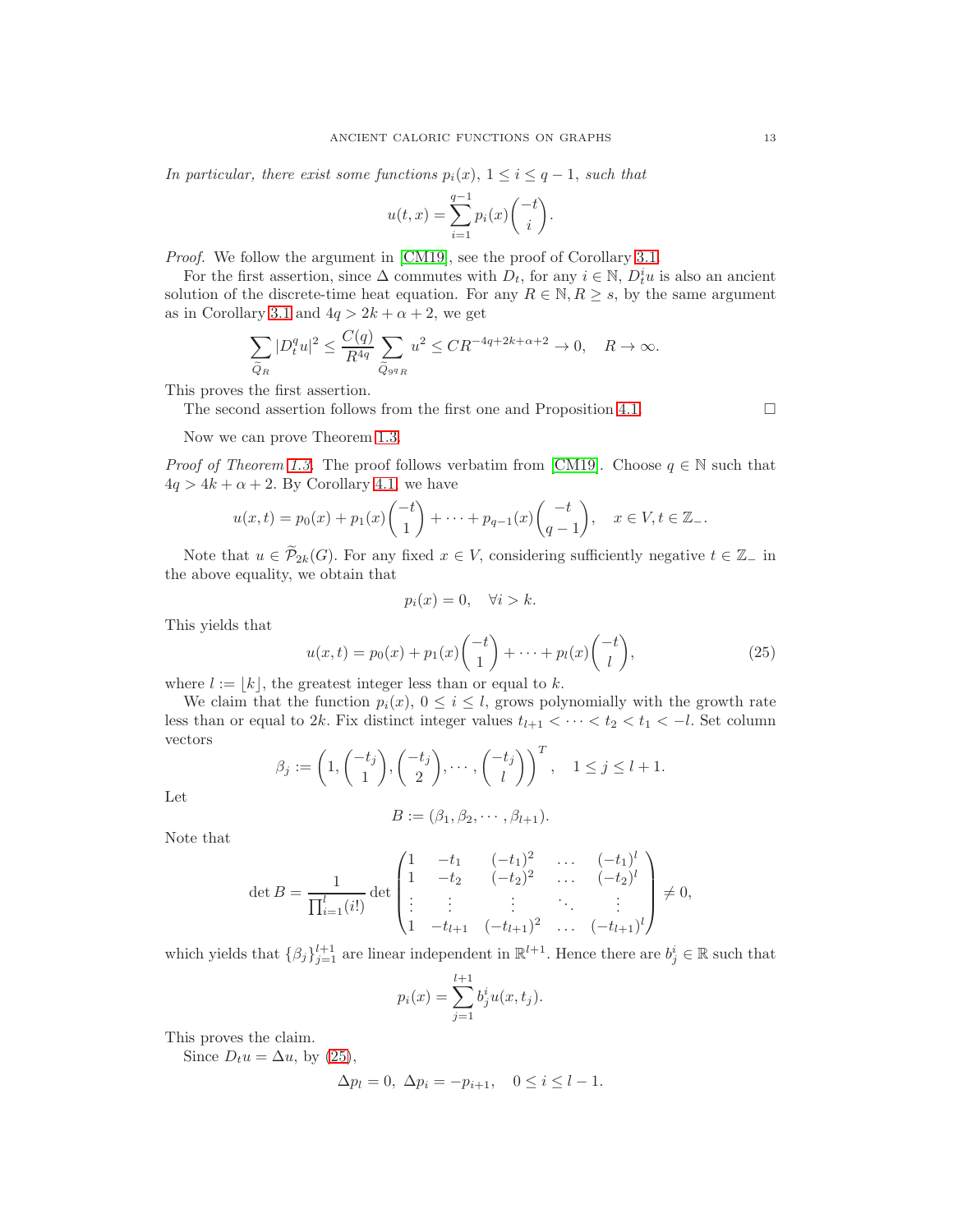Then by the linear algebra argument as in the proof of Theorem [1.2,](#page-2-1) we get

$$
\dim \mathcal{P}_{2k}(G) \leq (k+1)\mathcal{H}_{2k}(G).
$$

This proves the theorem.

 $\Box$ 

Acknowledgements. We thank Qi S. Zhang for many discussions and comments on ancient solutions of the heat equation. The author is supported by NSFC, no.11831004 and no. 11926313.

#### **REFERENCES**

- <span id="page-13-10"></span>[BDCKY15] Itai Benjamini, Hugo Duminil-Copin, Gady Kozma, and Ariel Yadin. Disorder, entropy and harmonic functions. Ann. Probab., 43(5):2332–2373, 2015.
- <span id="page-13-16"></span>[BHK13] Frank Bauer, Bobo Hua, and Matthias Keller. On the  $l^p$  spectrum of Laplacians on graphs. Adv. Math., 248:717–735, 2013.
- <span id="page-13-19"></span>[BHY17] Frank Bauer, Bobo Hua, and Shing-Tung Yau. Sharp Davies-Gaffney-Grigor'yan lemma on graphs. Math. Ann., 368(3-4):1429–1437, 2017.
- <span id="page-13-18"></span>[BKW15] Frank Bauer, Matthias Keller, and Radosław K. Wojciechowski. Cheeger inequalities for unbounded graph Laplacians. J. Eur. Math. Soc. (JEMS), 17(2):259–271, 2015.
- <span id="page-13-6"></span>[Cal06] Maria Calle. Bounding dimension of ambient space by density for mean curvature flow. Math. Z., 252(3):655–668, 2006.
- <span id="page-13-7"></span>[Cal07] Maria Calle. Mean curvature flow and minimal surfaces. Thesis (Ph.D.)-New York University, 2007.
- <span id="page-13-5"></span>[CCM95] Jeff Cheeger, Tobias H. Colding, and William P. Minicozzi, II. Linear growth harmonic functions on complete manifolds with nonnegative Ricci curvature. Geom. Funct. Anal., 5(6):948– 954, 1995.
- <span id="page-13-1"></span>[CM97a] Tobias H. Colding and William P. Minicozzi, II. Harmonic functions on manifolds. Ann. of Math. (2), 146(3):725–747, 1997.
- <span id="page-13-2"></span>[CM97b] Tobias H. Colding and William P. Minicozzi, II. Harmonic functions with polynomial growth. J. Differential Geom., 46(1):1–77, 1997.
- <span id="page-13-4"></span>[CM98a] Tobias H. Colding and William P. Minicozzi, II. Liouville theorems for harmonic sections and applications. Comm. Pure Appl. Math., 51(2):113–138, 1998.
- <span id="page-13-3"></span>[CM98b] Tobias H. Colding and William P. Minicozzi, II. Weyl type bounds for harmonic functions. Invent. Math., 131(2):257–298, 1998.
- <span id="page-13-0"></span>[CM19] Tobias H. Colding and William P. Minicozzi, II. Optimal bounds for ancient caloric functions. arXiv:1902.01736, 2019.
- <span id="page-13-8"></span>[Del98] Thierry Delmotte. Harnack inequalities on graphs. In Séminaire de Théorie Spectrale et Géométrie, Vol. 16, Année 1997–1998, volume 16 of Sémin. Théor. Spectr. Géom., pages 217–228. Univ. Grenoble I, Saint-Martin-d'Hères, [1998].
- <span id="page-13-14"></span>[FLW14] Rupert L. Frank, Daniel Lenz, and Daniel Wingert. Intrinsic metrics for non-local symmetric Dirichlet forms and applications to spectral theory. J. Funct. Anal., 266(8):4765–4808, 2014. [Fol14] Matthew Folz. Volume growth and stochastic completeness of graphs. Trans. Amer. Math.
- <span id="page-13-17"></span>Soc., 366(4):2089–2119, 2014. [GHM12] Alexander Grigor'yan, Xueping Huang, and Jun Masamune. On stochastic completeness of
- <span id="page-13-15"></span>jump processes. Math. Z., 271(3-4):1211–1239, 2012.
- <span id="page-13-20"></span>[GLLY18] Chao Gong, Yong Lin, Shuang Liu, and Shing-Tung Yau. Li-Yau inequality for unbounded Laplacian on graphs. arXiv:1801.06021, 2018.
- <span id="page-13-21"></span>[Gri18] Alexander Grigor'yan. Introduction to analysis on graphs, volume 71 of University Lecture Series. American Mathematical Society, Providence, RI, 2018.
- <span id="page-13-13"></span>[HJ15a] Bobo Hua and Jürgen Jost. Geometric analysis aspects of infinite semiplanar graphs with nonnegative curvature II. Trans. Amer. Math. Soc., 367(4):2509–2526, 2015.
- <span id="page-13-12"></span>[HJ15b] Bobo Hua and Jürgen Jost. Polynomial growth harmonic functions on groups of polynomial volume growth. Math. Z., 280(1-2):551–567, 2015.
- <span id="page-13-11"></span>[HJL15] Bobo Hua, Jürgen Jost, and Shiping Liu. Geometric analysis aspects of infinite semiplanar graphs with nonnegative curvature. J. Reine Angew. Math., 700:1–36, 2015.
- <span id="page-13-9"></span>[HJLJ13] Bobo Hua, Jürgen Jost, and Xianqing Li-Jost. Polynomial growth harmonic functions on finitely generated abelian groups. Ann. Global Anal. Geom., 44(4):417–432, 2013.